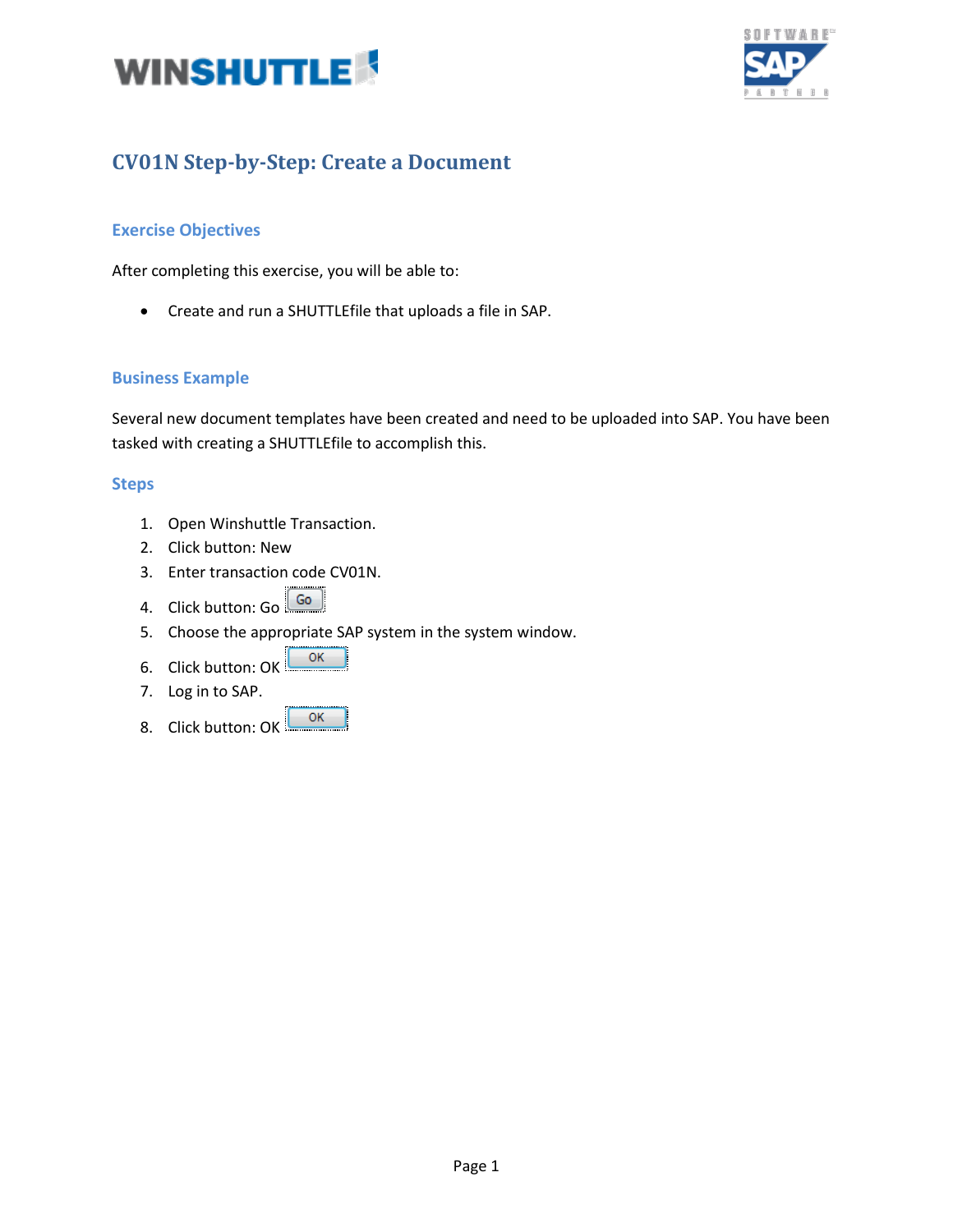



| <b>Batch Input Mode</b>                                                         |    |                                                                                                     |                   |
|---------------------------------------------------------------------------------|----|-----------------------------------------------------------------------------------------------------|-------------------|
| <b>Non-Batch Input Mode</b><br>Use 'With SAP Controls' for Long Text Recording. |    | Recommended for transaction with SAP Controls and for features such as Read From SAP, Extended Log. |                   |
| 3 With SAP Controls Without SAP Controls                                        |    |                                                                                                     |                   |
| <b>GUI Scripting</b>                                                            |    |                                                                                                     |                   |
| <b>Properties</b>                                                               |    |                                                                                                     |                   |
|                                                                                 |    |                                                                                                     |                   |
| Title:                                                                          |    |                                                                                                     | Password:         |
| SHUTTLEfile for TCODE CV01N                                                     | ä. | Lock SHUTTLEfile<br>Confirm Password:                                                               |                   |
| SAP System:                                                                     |    | Created By:                                                                                         | Creation On:      |
|                                                                                 |    | tiffanim                                                                                            | 4/13/2010 1:42 PM |
| WE6                                                                             |    | Comments:                                                                                           |                   |
| Purpose of creation:                                                            |    |                                                                                                     |                   |
|                                                                                 |    |                                                                                                     |                   |

9. Enter the following information into the Recording Properties screen:

| <b>Field</b>   | Value                | <b>Description</b> |
|----------------|----------------------|--------------------|
| Recording Mode | <b>GUI</b> Scripting |                    |
| $\cdots$       |                      |                    |

10. Click button: Next **Law Mext 10.**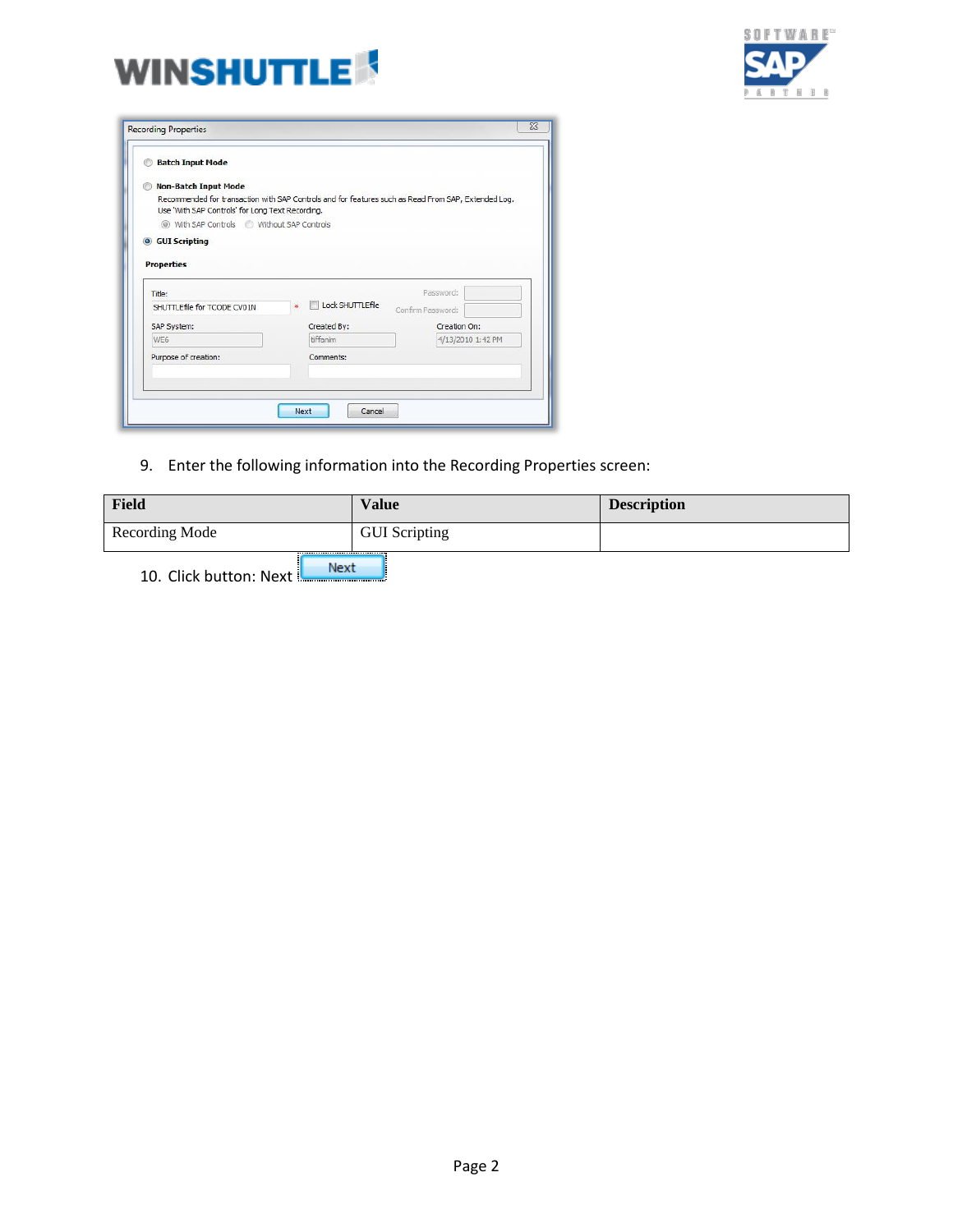



11. You will now be launched into the CV01N transaction.

| <b>Create Document: Initial Screen</b>                                              |                      |  |  |  |  |  |
|-------------------------------------------------------------------------------------|----------------------|--|--|--|--|--|
| Ø                                                                                   | 4 8 1 6 6 6 1 8<br>ū |  |  |  |  |  |
| <b>Create Document: Initial Screen</b>                                              |                      |  |  |  |  |  |
| 岡川<br>$\left \mathbf{E}_{\mathbf{y}}^{\mathcal{Z}}\right $ Select Document via<br>县 |                      |  |  |  |  |  |
| $\mathbf{E}$ 25                                                                     |                      |  |  |  |  |  |
| Document                                                                            |                      |  |  |  |  |  |
| Document Type                                                                       |                      |  |  |  |  |  |
| Document Part                                                                       |                      |  |  |  |  |  |
| Document version                                                                    |                      |  |  |  |  |  |
|                                                                                     |                      |  |  |  |  |  |
| Template                                                                            |                      |  |  |  |  |  |
| Document                                                                            |                      |  |  |  |  |  |
| Document Part                                                                       |                      |  |  |  |  |  |
| Document version                                                                    |                      |  |  |  |  |  |
|                                                                                     |                      |  |  |  |  |  |

12. Enter the following information into the Create Document Initial screen:

| Field         | <b>Value</b> | <b>Description</b> |
|---------------|--------------|--------------------|
| Document Type | <b>DMO</b>   |                    |

### 13. Click: Enter

14. Enter the following information on the Basic Data Demo Document screen:

| Field       | <b>Value</b> | <b>Description</b> |
|-------------|--------------|--------------------|
| Description | Your Choice  |                    |

15. Click button: Create

| C Create Document: Basic Data Demo Document (DMO) |           |  |  |  |  |  |
|---------------------------------------------------|-----------|--|--|--|--|--|
| Status log entry<br>Document Status               | <b>WR</b> |  |  |  |  |  |
| Log field                                         | Version 1 |  |  |  |  |  |
|                                                   |           |  |  |  |  |  |

16. Enter the following information into the Status Log Entry:

| Field     | <b>Value</b> | <b>Description</b> |
|-----------|--------------|--------------------|
| Log field | Your Choice  |                    |

17. Click button: Continue (Enter)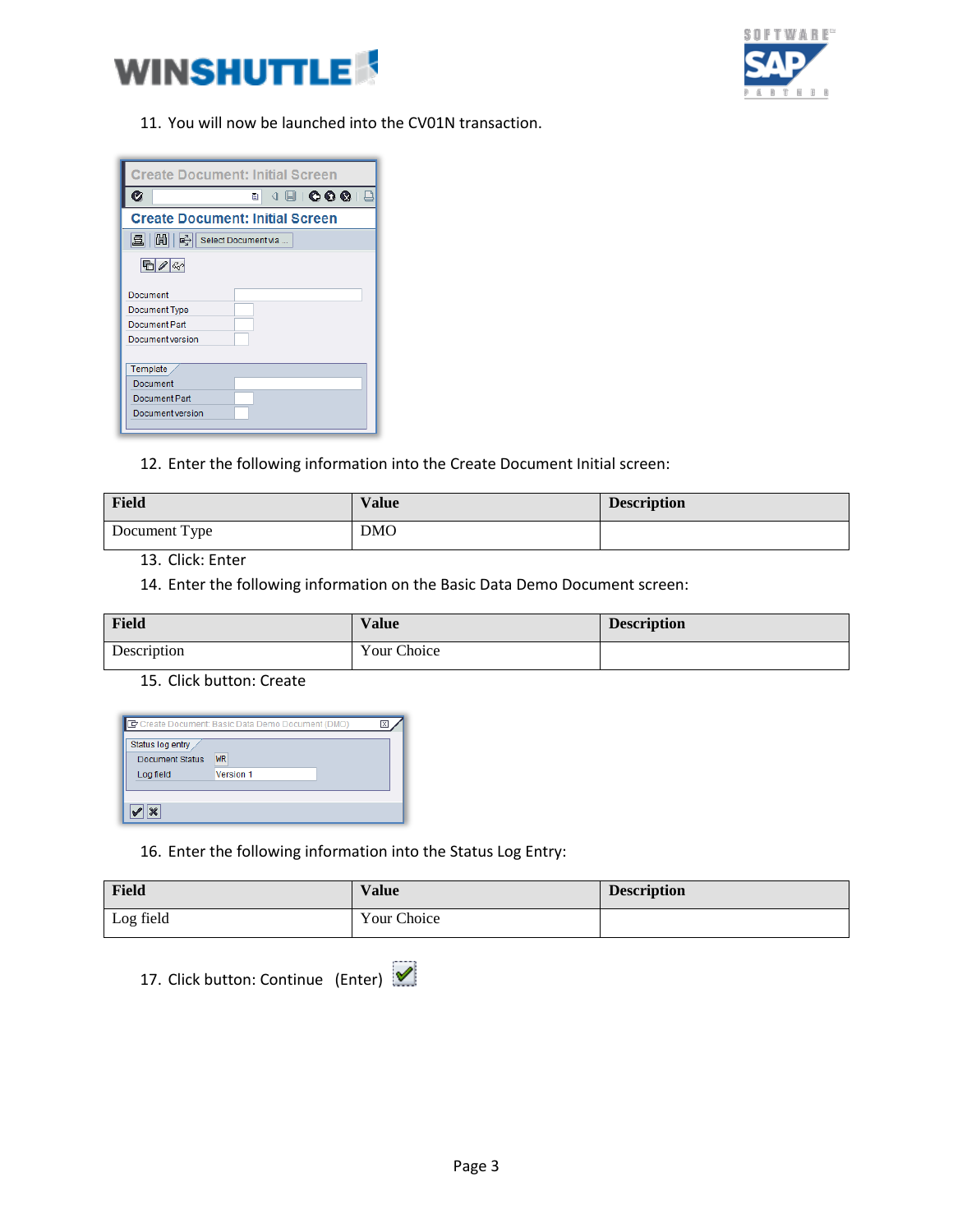



|               | Create Document: Basic Data Demo Document (DMO) |  |
|---------------|-------------------------------------------------|--|
| Main original |                                                 |  |
| Applic.       |                                                 |  |
| Data Carrier  | എ                                               |  |
| Original      |                                                 |  |
|               |                                                 |  |
|               |                                                 |  |
| 區<br>h<br>Πl  | $\boldsymbol{\varkappa}$                        |  |

18. Enter the following information into the Main Original box:

| <b>Field</b> | Value<br><b>Description</b> |                          |  |  |
|--------------|-----------------------------|--------------------------|--|--|
| Applic.      | DOC                         | Winword                  |  |  |
| Data Carrier | <b>INTERNET</b>             | <b>Internet Server</b>   |  |  |
| Original     | File Location               | ie: C://My Documents/etc |  |  |

19. Click button: Continue (Enter)

|                                               | <b>Create Document: Basic Data Demo Document (DMO)</b>                                 |
|-----------------------------------------------|----------------------------------------------------------------------------------------|
| Ø                                             | 4 B   C G G   B H H H D O O C   F F F I O B<br>Ū.                                      |
|                                               | <b>Create Document: Basic Data Demo Document (DMO)</b>                                 |
| <b>DBG個图晶 Classification</b><br>$\mathscr{D}$ |                                                                                        |
| <b>Document</b>                               |                                                                                        |
| $\star$<br>Document                           | 000 Version<br>00<br>Part                                                              |
| O Deletion Flag                               | ○ Document Structure<br>○ CAD Indicator<br>$\Diamond$ Hierarchy                        |
| Document Data                                 | Descriptions<br>Originals<br>Document Browser<br><b>Object Links</b><br>Authorizations |
| Document Data                                 |                                                                                        |
| Description                                   | Ø<br><b>Training Demo Document XX</b>                                                  |
| <b>Document Status</b>                        | WR Work request<br>Wot Released                                                        |
| CM Relevnce                                   |                                                                                        |
| User                                          | TIFFANIM<br><b>TIFFANIM</b>                                                            |
| Lab/Office                                    |                                                                                        |
| <b>Change Number</b>                          | Valid From                                                                             |
| <b>Authorization Group</b>                    |                                                                                        |
| Superior Document                             |                                                                                        |
| <b>Document</b>                               | Part<br><b>Type</b><br><b>Version</b>                                                  |
|                                               |                                                                                        |
| Originals                                     |                                                                                        |
| Application<br>Appl.                          | Storage Cat.                                                                           |
| DOC Winword                                   | சி<br><b>INTERNET</b>                                                                  |
|                                               |                                                                                        |
|                                               |                                                                                        |
|                                               |                                                                                        |
|                                               |                                                                                        |
| 4/8 DF 2 1                                    |                                                                                        |
|                                               |                                                                                        |

20. Click button: Save (Ctrl+S)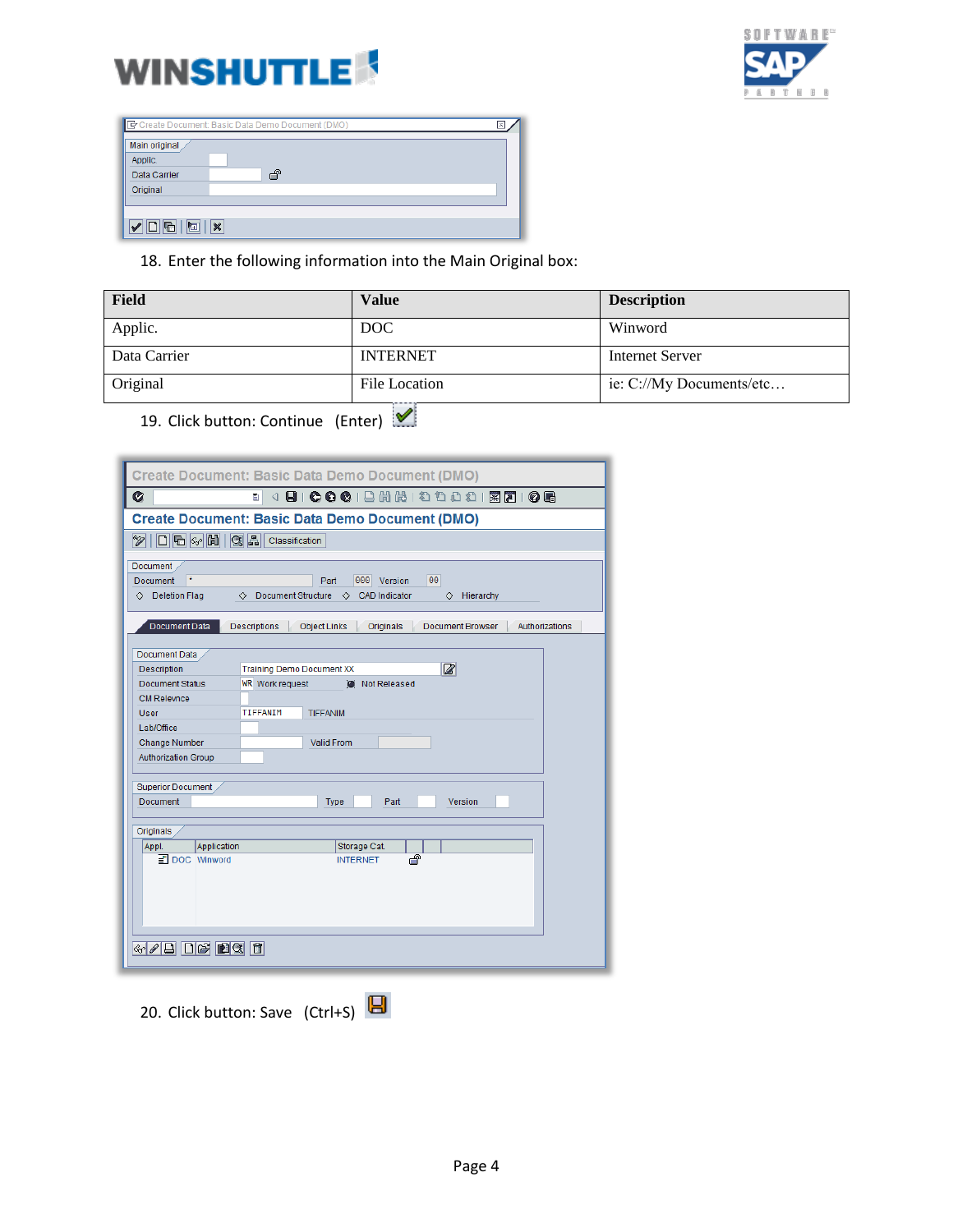



| <b>Create Document: Initial Screen</b>                                                                                                                                       |
|------------------------------------------------------------------------------------------------------------------------------------------------------------------------------|
| 4 B   C C C I B<br>Ø<br>囼                                                                                                                                                    |
| <b>Create Document: Initial Screen</b>                                                                                                                                       |
| $\left \begin{bmatrix} \frac{\partial v}{\partial u} \end{bmatrix}\right  \left \begin{bmatrix} \frac{\partial v}{\partial u} \end{bmatrix}\right $ Select Document via<br>且 |
| $\blacksquare$                                                                                                                                                               |
| Document                                                                                                                                                                     |
| Document Type                                                                                                                                                                |
| Document Part                                                                                                                                                                |
| Document version                                                                                                                                                             |
|                                                                                                                                                                              |
| Template                                                                                                                                                                     |
| Document                                                                                                                                                                     |
| Document Part                                                                                                                                                                |
| Document version                                                                                                                                                             |

- 21. Delete all values from the Create Document Initial Screen.
- 22. Click button: Exit
- 23. This will end the recording.
- 24. Click link: Create Mapping

| File           |                               | Untitled.TxR - transactionSHUTTLE<br>Edit Tools<br>Help |                                 |                |                   |                     |                                                                                     |              |              |      |
|----------------|-------------------------------|---------------------------------------------------------|---------------------------------|----------------|-------------------|---------------------|-------------------------------------------------------------------------------------|--------------|--------------|------|
|                | $\mathbb H$                   | $\square$                                               | H<br>38 13 13                   | $\circledcirc$ |                   |                     |                                                                                     |              |              |      |
|                |                               |                                                         |                                 | <b>Basic</b>   |                   |                     |                                                                                     |              |              |      |
|                |                               | ਲੋਸ<br>Read from SAP                                    |                                 |                |                   |                     | Mapping: $\mathbf{B} \leftrightarrow \mathbf{\square}$<br><b>Change Source Type</b> |              |              |      |
|                | <b>Sno. Field Description</b> |                                                         |                                 |                | <b>Field Name</b> | <b>Mapping Type</b> | Value                                                                               |              | <b>Notes</b> |      |
|                | $\mathbf{1}$                  | Document Type                                           |                                 |                | ctxtDRAW-DOKA     | $\bullet$           | $\overline{\phantom{a}}$ DMO                                                        |              |              |      |
|                | $\overline{2}$                |                                                         | Create Document: Initial Screen |                | MainWindow.resi   | s                   | False                                                                               |              |              |      |
|                | з                             | Document description                                    |                                 |                | txtDRAT-DKTXT     | e.                  | Training Demo Document 00                                                           |              |              |      |
|                | 4                             |                                                         | Document management log field   |                | txtDRAP-PROTF     | s                   | Version 1                                                                           |              |              |      |
|                | 5                             | Application                                             |                                 |                | ctxtDRAW-DAPP     | ÷                   | <b>DOC</b><br><b>INTERNET</b>                                                       |              |              |      |
|                | 6                             | Name of Data Carrier                                    |                                 |                | ctxtDRAW-DTTR     | ÷                   |                                                                                     |              |              |      |
|                | 7                             | File name                                               |                                 |                | Windows_Dialog    | ÷                   | untitled                                                                            |              |              |      |
| $\mathbf{a}$   |                               | Untitled.xls                                            |                                 |                |                   |                     |                                                                                     | Change Sheet |              | Open |
| 图              | Sheet1                        |                                                         |                                 |                |                   |                     |                                                                                     |              |              |      |
|                |                               | A                                                       | B                               | c              | D                 | E                   | F                                                                                   | G            |              | н    |
| 1              |                               |                                                         |                                 |                |                   |                     |                                                                                     |              |              |      |
| $\overline{c}$ |                               |                                                         |                                 |                |                   |                     |                                                                                     |              |              |      |
| 3              |                               |                                                         |                                 |                |                   |                     |                                                                                     |              |              |      |
| $\overline{4}$ |                               |                                                         |                                 |                |                   |                     |                                                                                     |              |              |      |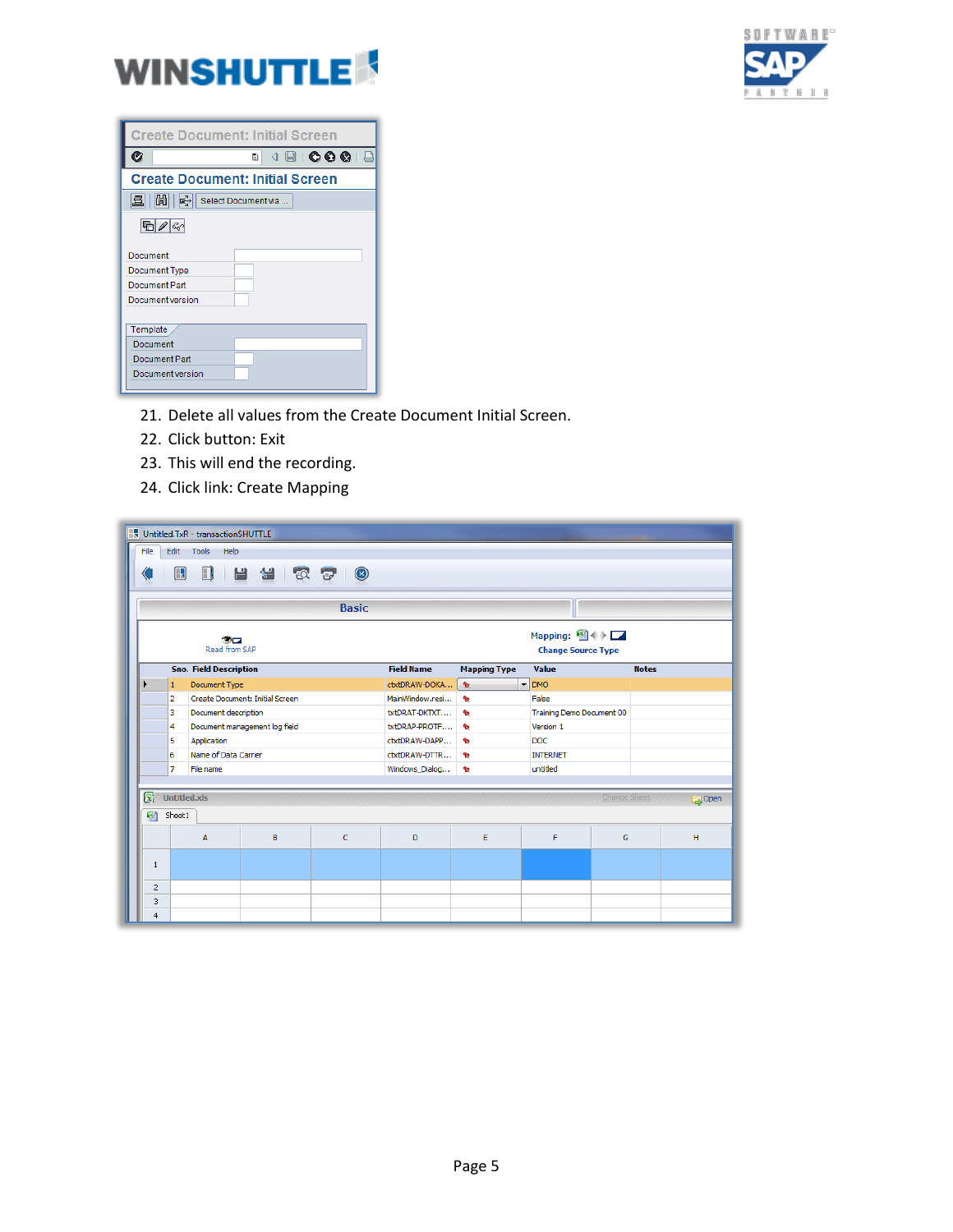# **WINSHUTTLE**



| File         | Edit           | <b>Tools</b><br>Help                        |                                                                      |                                       |                          |                          |                          |                                           |                             |              |
|--------------|----------------|---------------------------------------------|----------------------------------------------------------------------|---------------------------------------|--------------------------|--------------------------|--------------------------|-------------------------------------------|-----------------------------|--------------|
|              | $\mathbb R$    | Œ<br>님<br>۰a                                | $\alpha$ $\sigma$<br>$\circledast$                                   |                                       |                          |                          |                          |                                           |                             |              |
|              |                |                                             | <b>Basic</b>                                                         |                                       |                          |                          |                          |                                           |                             |              |
|              |                | - -<br>Read from SAP                        |                                                                      |                                       |                          |                          |                          | Mapping: 图<><br><b>Change Source Type</b> |                             |              |
|              |                | <b>Sno. Field Description</b>               |                                                                      | <b>Field Name</b>                     |                          | <b>Mapping Type</b>      |                          | <b>Value/Action</b>                       |                             | <b>Notes</b> |
|              | $\mathbf{1}$   | Document Type                               |                                                                      | ctxtDRAW-DOKA                         | 國                        | $\rightarrow$            | $\blacksquare$           | A                                         |                             |              |
|              | $\overline{2}$ | Create Document: Initial Screen             |                                                                      | MainWindow.resi                       | D                        |                          |                          | False                                     |                             |              |
|              | 3              | Document description                        |                                                                      | txtDRAT-DKTXT                         | 露                        | nb.                      | $\overline{\phantom{0}}$ | в                                         |                             |              |
|              | 4              | Document management log field               | txtDRAP-PROTF                                                        | $\mathbb R$                           | nb.                      | $\overline{\phantom{a}}$ | c                        |                                           |                             |              |
|              | 5              | Application                                 | ctxtDRAW-DAPP                                                        | 露                                     |                          | $\overline{a}$           | D                        |                                           |                             |              |
|              | 6              | Name of Data Carrier                        | ctxtDRAW-DTTR                                                        | $\mathbf{R}$                          | $\overline{\phantom{a}}$ |                          | E                        |                                           |                             |              |
|              | 7              | File name                                   |                                                                      | Windows_Dialog                        | 露                        | nb.                      | $\overline{\phantom{a}}$ | F                                         |                             |              |
| $\mathbb{R}$ |                |                                             | C:\Users\tiffanim\Documents\Winshuttle\transactionSHUTTLE\Data\CV01N |                                       |                          |                          |                          |                                           | <b>Change Sheet</b>         |              |
| 困            | Sheet1         |                                             |                                                                      |                                       |                          |                          |                          |                                           |                             |              |
|              | A              |                                             | R.                                                                   | $\mathcal{C}$                         |                          |                          |                          | D                                         | F                           |              |
|              |                | <b>Document Type</b><br>ctxtDRAW-DOKAR.text | <b>Document description</b><br>txtDRAT-DKTXT.text                    | <b>Document</b><br>txtDRAP-PROTF.text |                          |                          |                          | <b>Application</b>                        | <b>Name of Data Carrier</b> |              |
| 1            |                |                                             |                                                                      |                                       |                          |                          |                          |                                           |                             |              |

- 25. Click tab: Basic
- 26. Map your data source file to the recording.
- 27. Click and drag from the source to the destination, in this case from the spreadsheet to the recording.

*Note: Don't map the False value as it is a GUI Scripting step, not an actual field value.*



- 29. Name the SHUTTLEfile.
- 30. Click link: Save
- 31. Name the data source file.